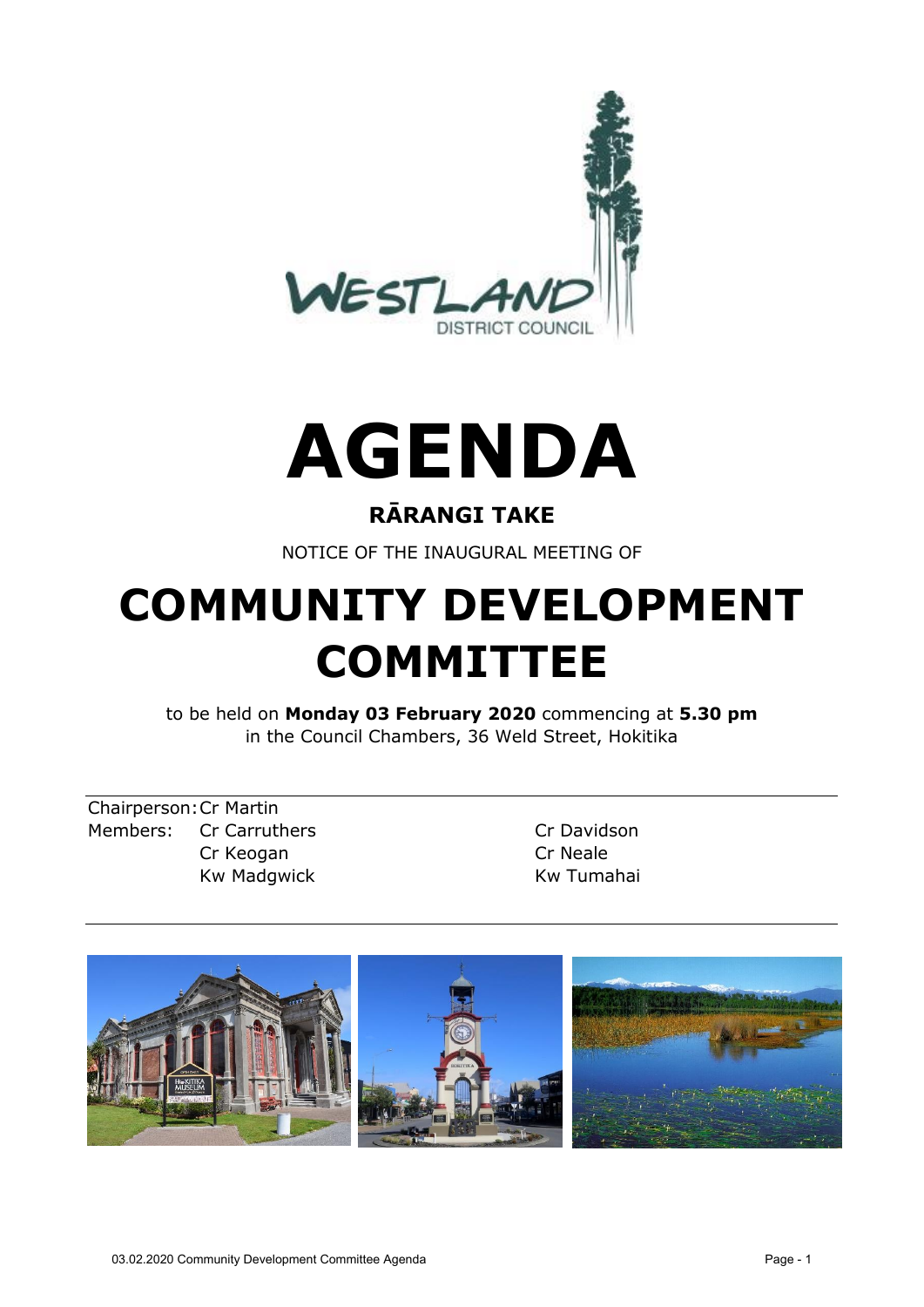## **Council Vision:**

We work with the people of Westland to grow and protect our communities, our economy and our unique natural environment.

## **Purpose:**

The Council is required to give effect to the purpose of local government as prescribed by section 10 of the Local Government Act 2002. That purpose is:

- (a) To enable democratic local decision-making and action by, and on behalf of, communities; and
- (b) To promote the social, economic, environmental, and cultural well-being of communities in the present and for the future.

## **1. NGĀ WHAKAPAAHA APOLOGIES**

(includes leave of absence notification)

## **2. WHAKAPUAKITANGA WHAIPĀNGA DECLARATIONS OF INTEREST**

Members need to stand aside from decision-making when a conflict arises between their role as a Member of the Council and any private or other external interest they might have. This note is provided as a reminder to Members to review the matters on the agenda and assess and identify where they may have a pecuniary or other conflict of interest, or where there may be a perception of a conflict of interest.

If a member feels they do have a conflict of interest, they should publicly declare that at the start of the meeting or of the relevant item of business and refrain from participating in the discussion or voting on that item. If a member thinks they may have a conflict of interest, they can seek advice from the Chief Executive or the Group Manager: Corporate Services (preferably before the meeting). It is noted that while members can seek advice the final decision as to whether a conflict exists rests with the member.

## **3. ADOPT TERMS OF REFERENCE**

• Report to Committee - Adopting Terms of Reference (Pages 4 - 9)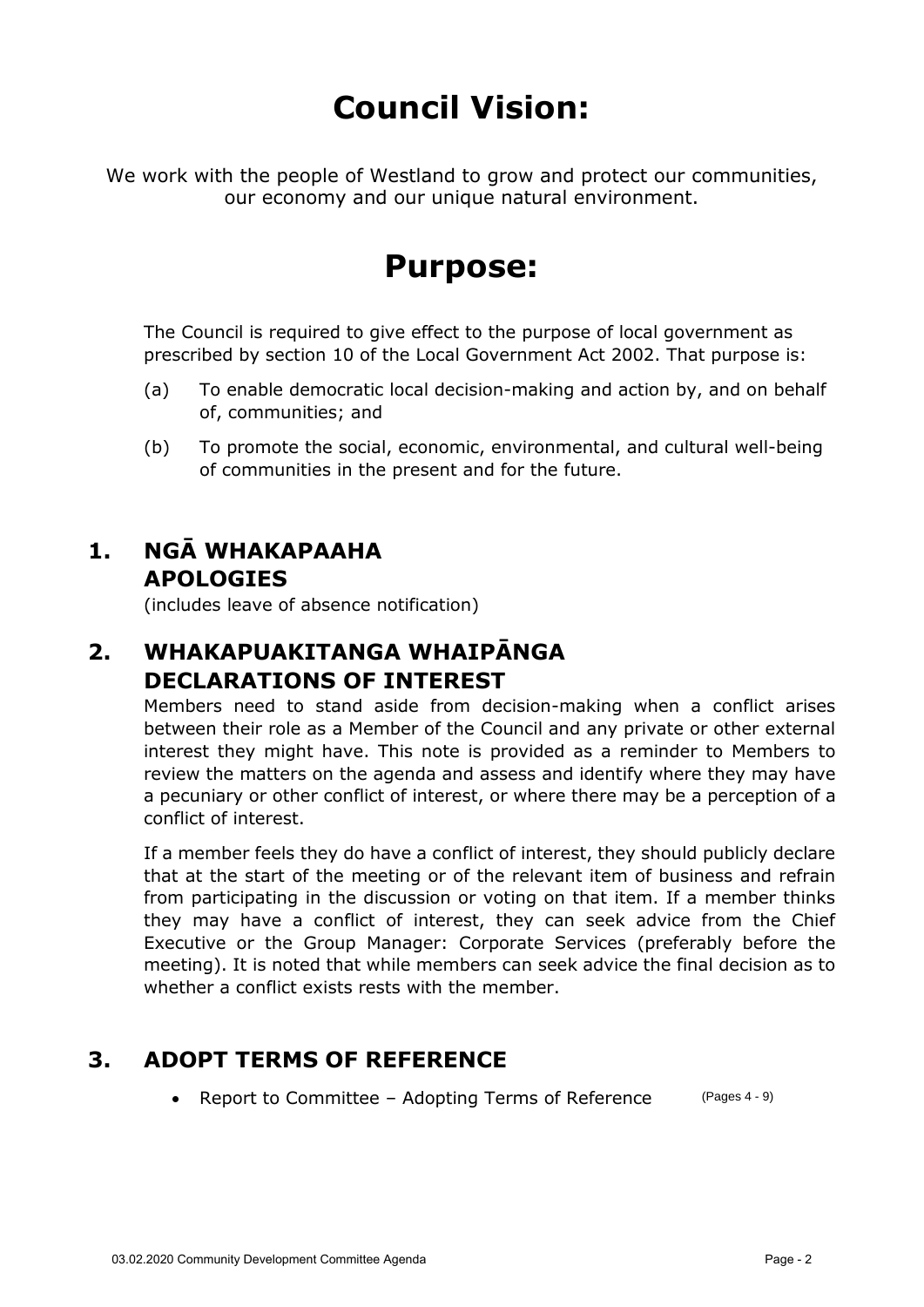### **4. INTRODUCTION TOPICS**

- **Reserves Parks and Environment Sub Group** Community Development Advisor
- **Safer Communities** Community Development Advisor
- **Culture and Heritage – Identification of Key Focus points**
	- o Carnegie Building Re-opening Chief Executive
	- o Tohu Whenua Pou Launch Community Development Advisor
	- o Heritage Hokitika Projects Community Development Advisor
	- o Previous work and PGF Applications Chief Executive
- **Update on Community Projects and Township Development Fund** Community Development Advisor
- **Hokitika CBD Revitalisation Working Group** Chief Executive
- **Creative Communities update** Community Development Advisor

#### **DATE OF NEXT COMMUNITY DEVELOPMENT COMMITTEE MEETING 06 APRIL 2020 COUNCIL CHAMBERS, 36 WELD STREET, HOKITIKA**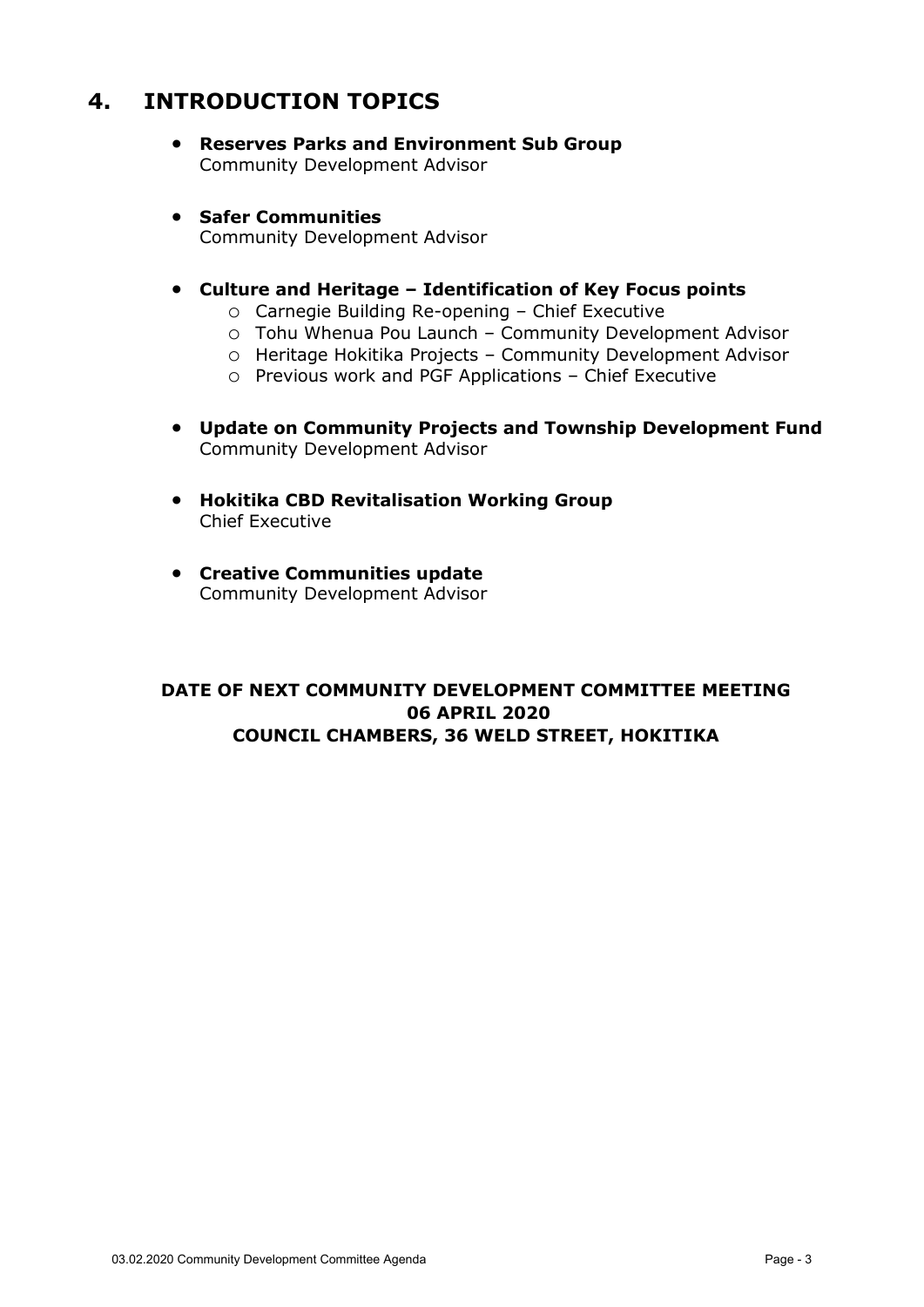



**DATE:** 03 February 2020

**TO:** Community Development Committee

**FROM:** Community Development Advisor

#### **ADOPTING TERMS OF REFERENCE**

#### **1 SUMMARY**

- 1.1 The purpose of this report is to present the Terms of Reference for the Community Development Committee.
- 1.2 This issue arises from the establishment of the Council's Community Development Committee.
- 1.3 Council seeks to meet its obligations under the Local Government Act 2002 and the achievement of the District Vision adopted by the Council in May 2018, which are set out in the Long Term Plan 2018-28. These are stated on Page 2 of this agenda.
- 1.4 This report concludes by recommending that the Committee adopt the Terms of Reference.

#### **2 BACKGROUND**

2.1 With the establishment of the Council Committees there is a need to develop a terms of reference.

#### **3 CURRENT SITUATION**

3.1 The Community Development Committee has been established and as part of this process there is a need to adopt a Terms of Reference for this committee moving forward.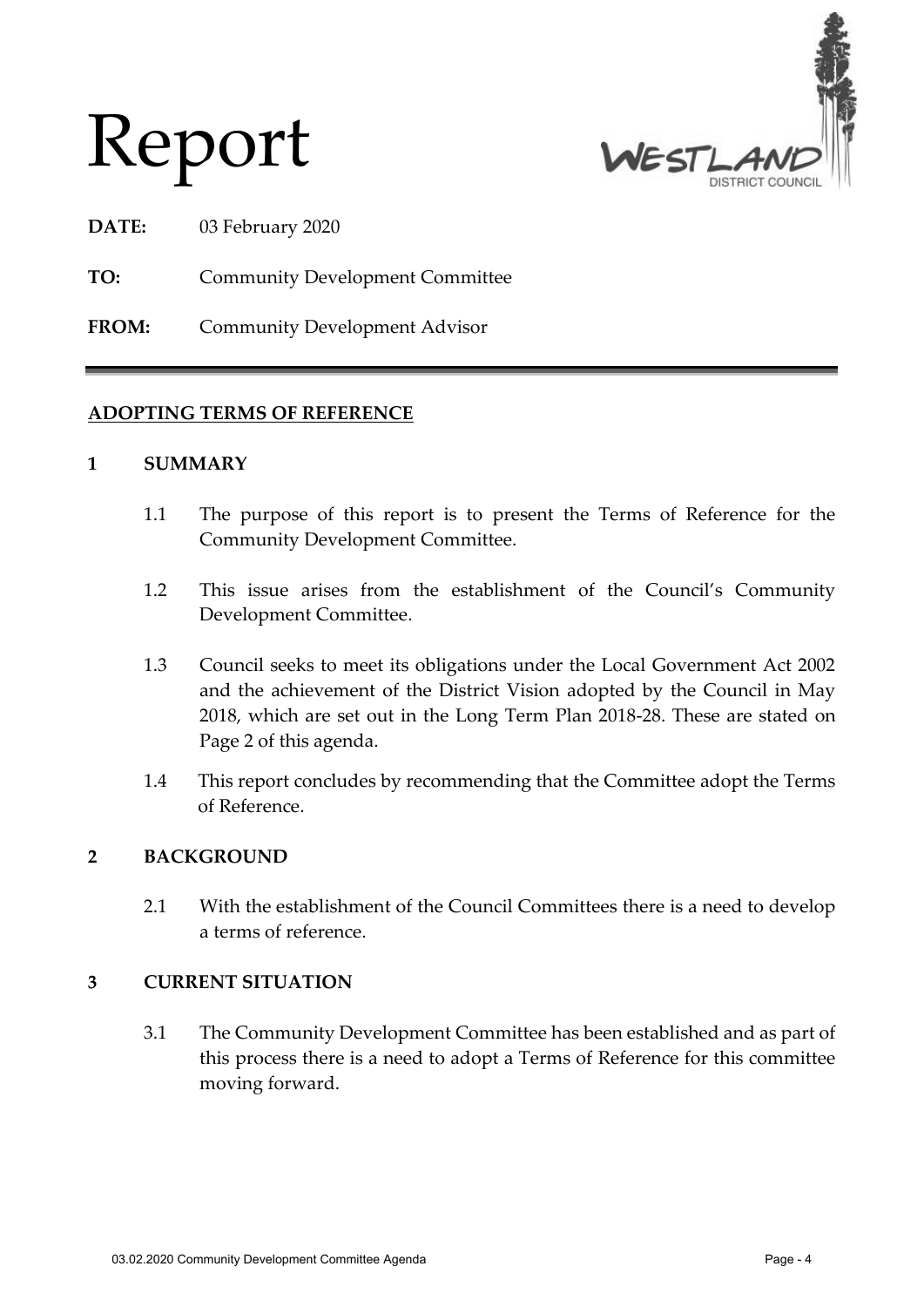#### **4 OPTIONS**

- 4.1 Option One: That the Terms of Reference are adopted.
- 4.2 Option Two: Amend the Terms of Reference.

#### **5 SIGNIFICANCE AND ENGAGEMENT**

5.1 This is a low level of significance as this is administrative in nature.

#### **6 ASSESSMENT OF OPTIONS (INCLUDING FINANCIAL IMPLICATIONS)**

- 6.1 Adopting a Terms of Reference will ensure Council meets responsibilities and the Community Development Committee has established guidelines.
- 6.2 There are no financial implications as the Community Development Committee is limited to the provision that has been made in the annual budgets and in the Long Term Plan.

#### **7 PREFERRED OPTION(S) AND REASONS**

7.1 Option one: Adopt the Community Development Committee Terms of Reference as presented.

#### **8 RECOMMENDATION(S)**

- A) **THAT** the Terms of Reference are adopted
- B) **THAT** the Terms of Reference are amended and adopted

#### **Sarah Brown Community Development Advisor**

**Appendix 1:** Community Development Committee Terms of Reference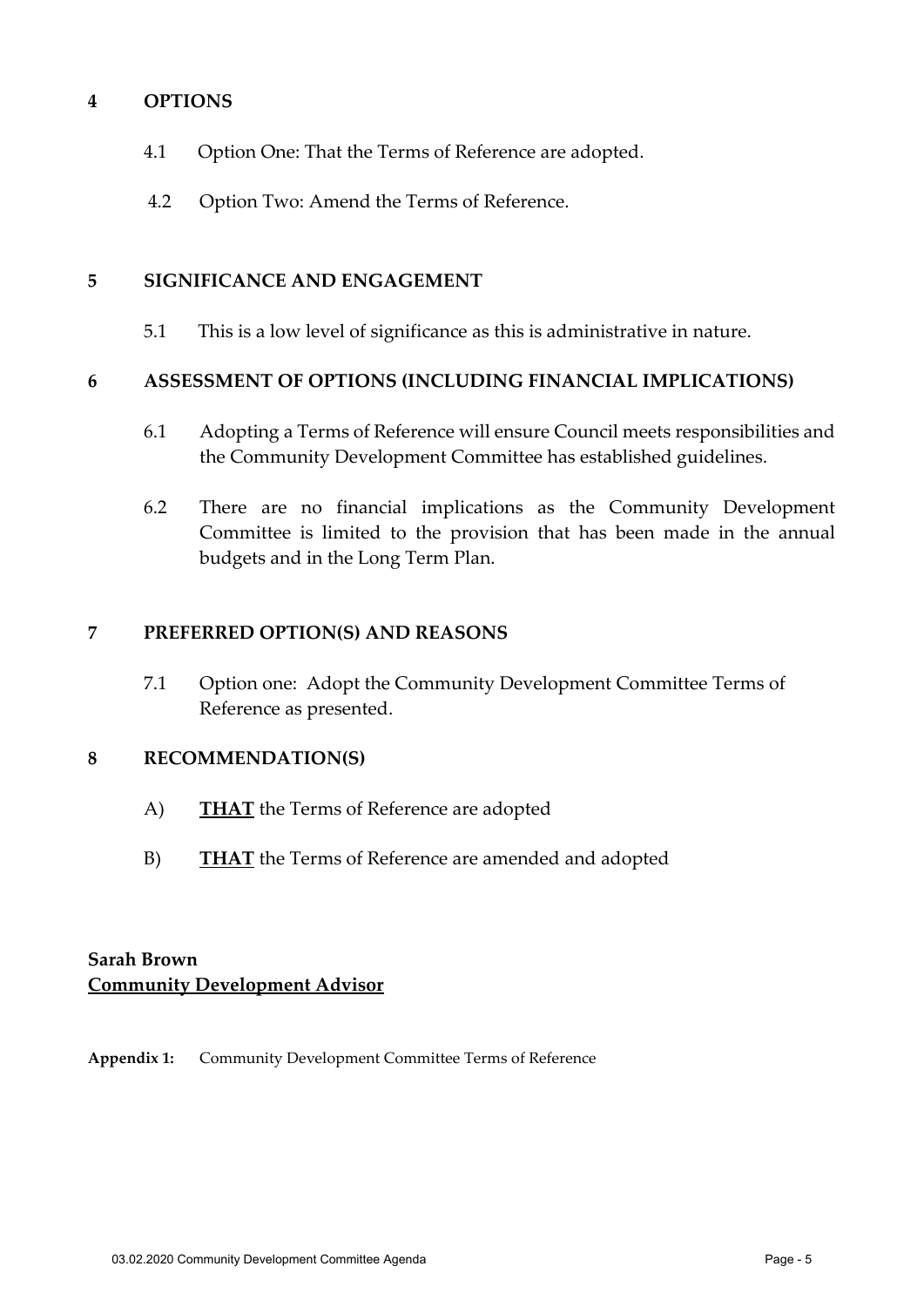#### **TERMS OF REFERENCE FOR THE**

#### **COMMUNITY DEVELOPMENT COMMITTEE**

|                                     | <b>Authorising Body</b>                         | Mayor / Council                        |
|-------------------------------------|-------------------------------------------------|----------------------------------------|
|                                     | <b>Status</b>                                   | <b>Standing Committee</b>              |
|                                     | <b>Title</b>                                    | <b>Community Development Committee</b> |
| WESTLAND<br><b>DISTRICT COUNCIL</b> | <b>Approval Date</b>                            | 3rd February 2020                      |
|                                     | Administrative Support   Chief Executive Office |                                        |

#### **PURPOSE:**

To assist the Council with the development of community services which contribute to the character, culture, and identity of the Westland district, and to pursue an active community role in active partnership with local communities.

The Community Services Committee covers a wide range of issues, altogether ensuring Westland is a vibrant, inclusive and safe district to live for all people, all ages and abilities.

#### **RESPONSIBILITIES:**

The focus of the Community Services Committee is matters relating to social, culture and community well-being.

The Committee:

- Promotes active citizenship, community participation and community partnerships
- Seeks to address cultural, social, and economic disadvantage and promote equity for all people residing in Westland
- Work alongside Te Runanga o Ngāti Waewae and Te Rūnanga Makaawhio
- Works in partnership with key agencies, organisations, communities of place, identity and interest
- Is innovative and creative in ways it contributes to social and community wellbeing

The Community Development Committee considers and reports to council on issues and activities relating to:

- Community organisations
- Culture and Heritage
- Sports, recreation and leisure services and facilities
- Open spaces in the public realm: Parks, Reserves, Gardens, Cemeteries, Memorials, Statues and Public Art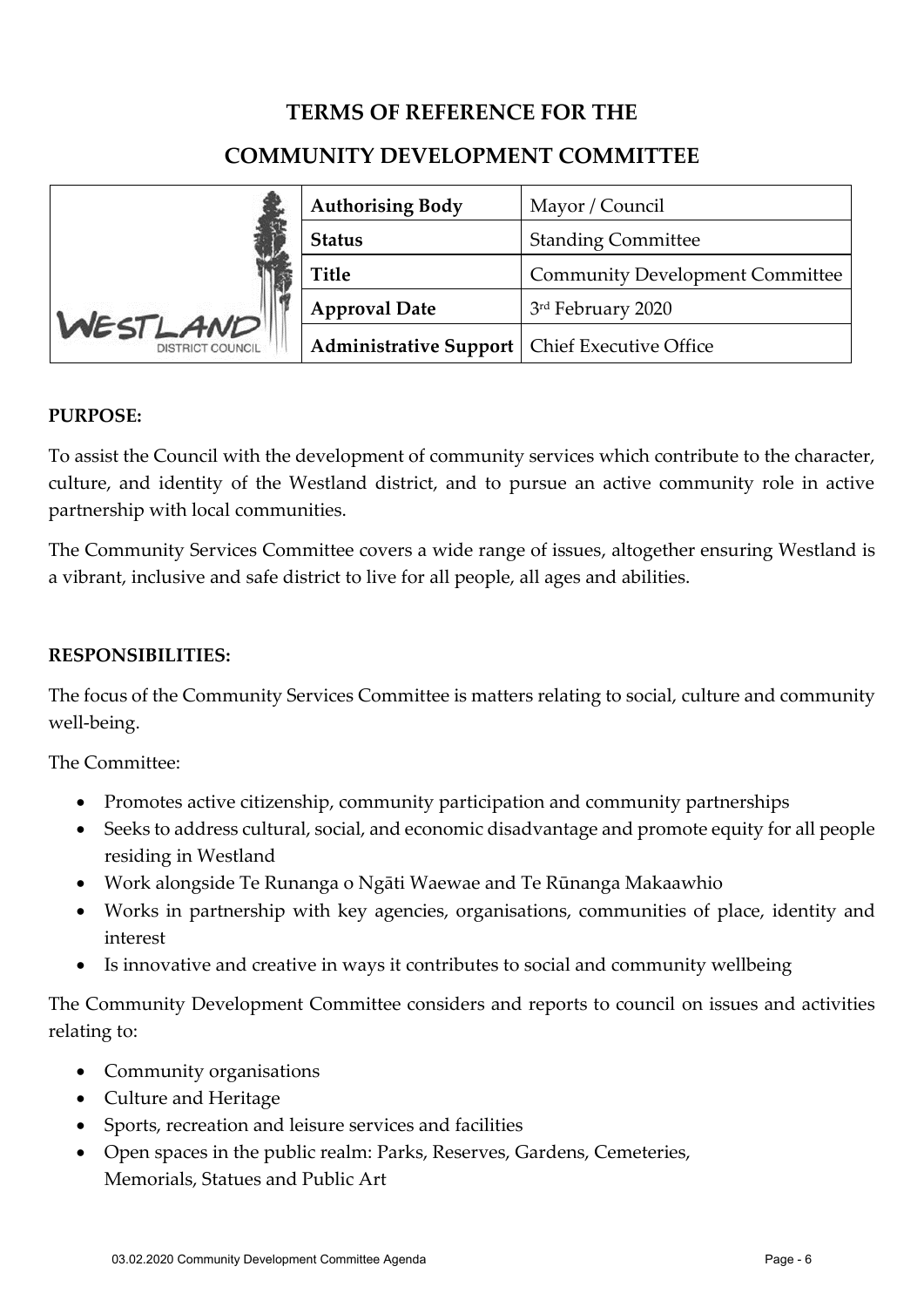- Youth
- Civic Awards
- Public Health
- Safe Community
- Local and Community events, programmes and activities
- Community Development and support, including grants
- Community engagement and participation
- Communities of place, identity and interest
- Creative Communities
- Hokitika CBD Revitalisation

#### **DELEGATIONS TO THE COMMITTEE:**

The Community Development Committee shall have the following delegated powers and be accountable to Council for the exercising of these powers.

In exercising the delegated powers, the committee will operate within:

- policies, plans, standards or guidelines that have been established and approved by Council;
- the overall priorities of Council;
- the needs of Iwi and the local communities; and
- the approved budgets for the activity.

The Community Development Committee shall have delegated authority to:

- Power to co-opt other members as appropriate
- All powers necessary to perform the Committee's responsibilities, except:
	- o Powers that the Council cannot legally delegate or has retained for itself;
	- o Where the Committee's responsibility is limited to making a recommendation only
	- o Approval of expenditure
	- o Deciding significant matters for which there is high public interest and which are controversial;
	- o The commissioning of reports on new policy where that policy programme of work has not been approved by the Council;
	- o Power to establish subcommittees

#### Limitations:

In respect of matters requiring financial input the Community Development Committee's power is limited to the extent that provision has been made in the annual budgets and in the Long Term Plan.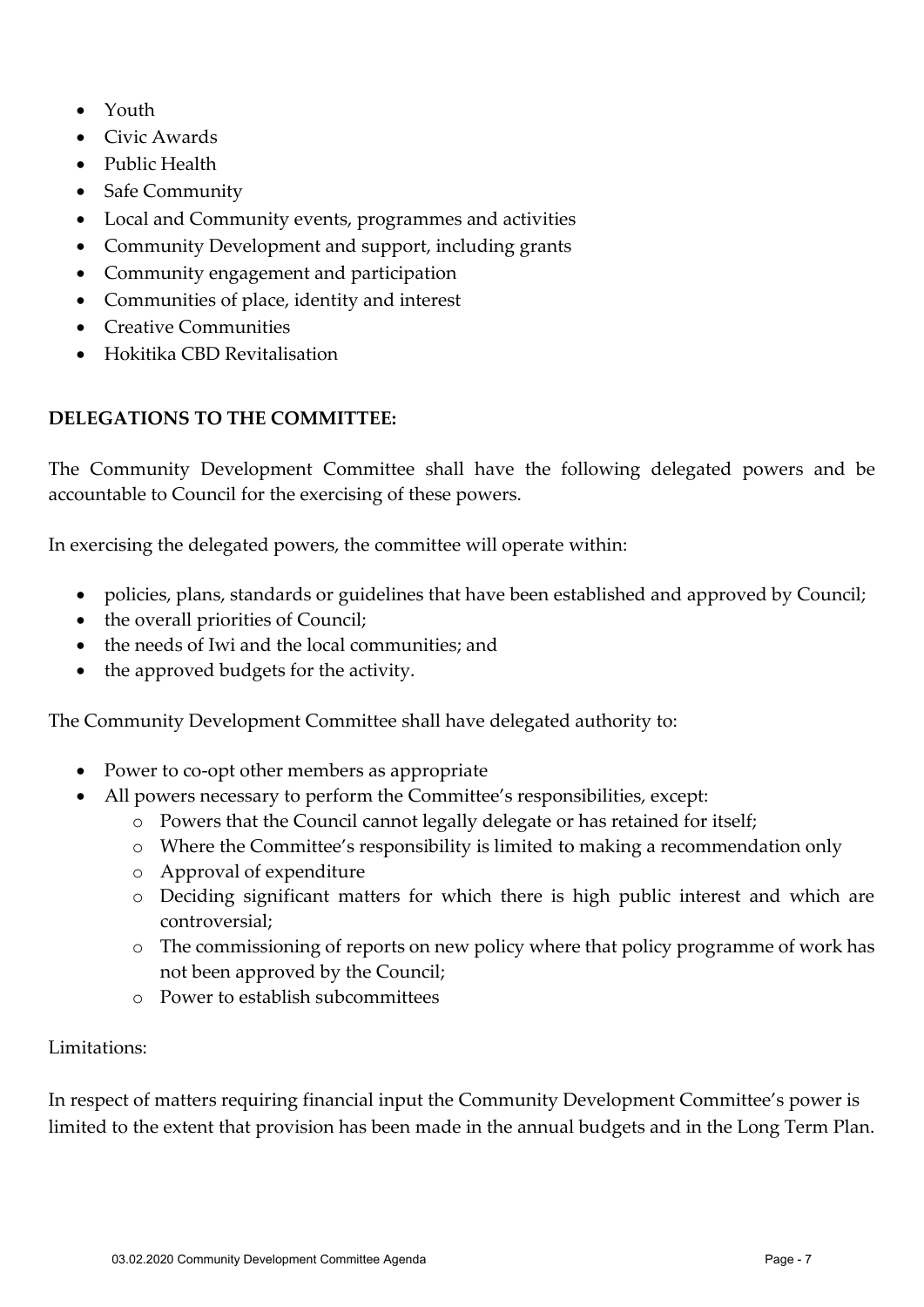#### **Membership**

The Community Development Committee will comprise the following, one of which will be the chairperson:

- Chairperson (Appointed by the Mayor)
- Mayor
- (4) Councillors
- Iwi Representatives

#### **Chairperson**

The Chairperson is responsible for:

- The efficient functioning of the Committee;
- Setting the agenda for Committee meetings in conjunction with the Chief Executive Officer; and
- Ensuring that all members of the Committee receive sufficient timely information to enable them to be effective Committee members.

The Chairperson will be the link between the Committee and Council staff.

#### **Quorum**

The quorum at any meeting of the Committee shall be Chairperson and any (3) Members

#### **Relationships with Other Parties**

The Chief Executive is responsible for servicing and providing support to the Committee in the completion of its duties and responsibilities. The Chief Executive shall assign council staff as required to provide these functions on his/her behalf.

The Chairperson may request the Chief Executive and staff in attendance to leave the meeting for the duration of the discussion. The Chairperson will provide minutes for that part of the meeting.

#### **Contacts with Media and Outside Agencies**

The Committee Chairperson is the authorised spokesperson for the Committee in all matters where the Committee has authority or a particular interest.

Committee members, including the Chairperson, do not have delegated authority to speak to the media and/or outside agencies on behalf of Council on matters outside of the Committee's delegations.

The Chief Executive will manage the formal communications between the Committee and its constituents and for the Committee in the exercise of its business. Correspondence with central government, other local government agencies or other official agencies will only take place through Council staff and will be undertaken under the name of the District Council.